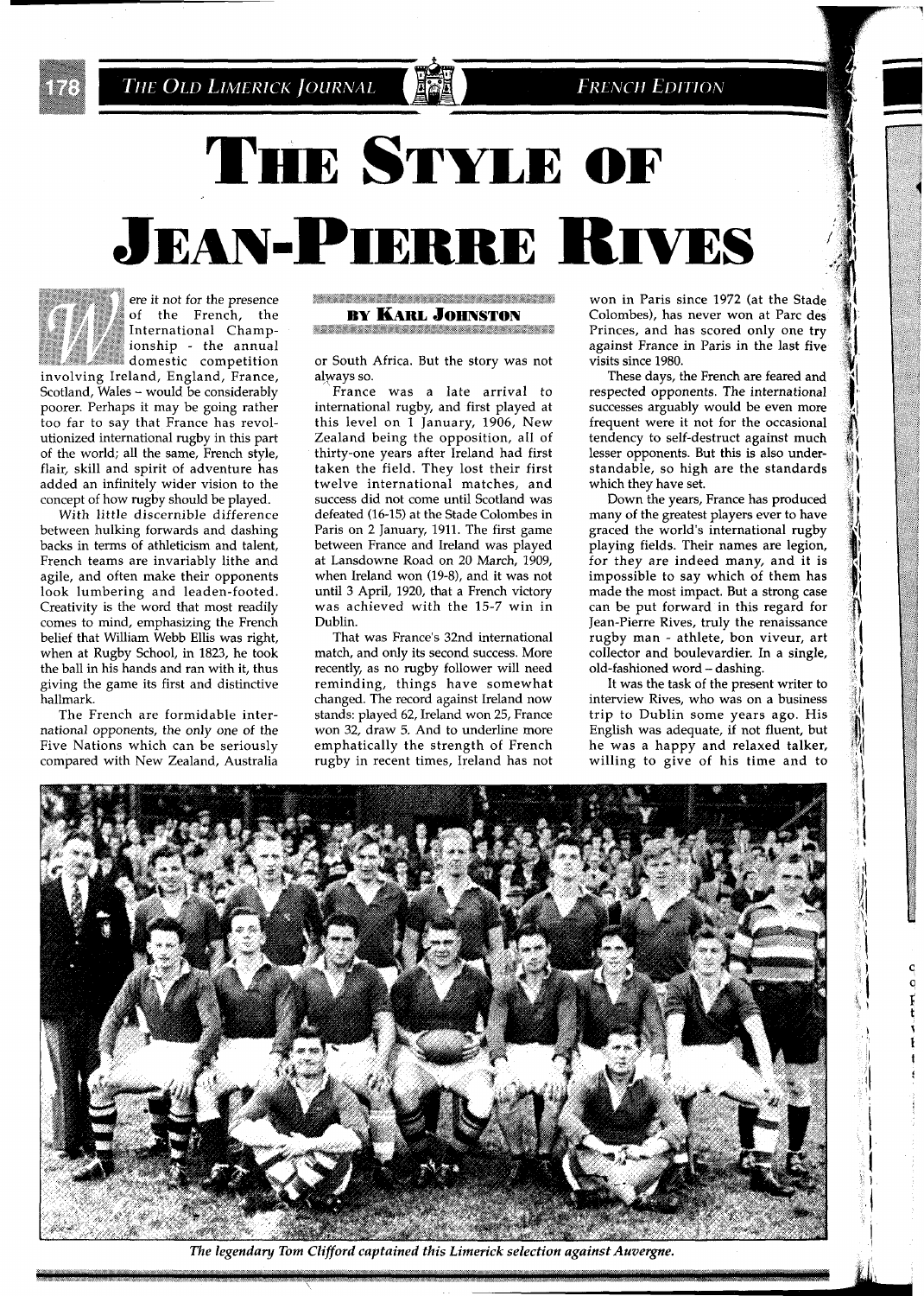## THE OLD LIMERICK JOURNAL

**FRENCH EDITION** 



concentrate on the conversation. The only trouble was that he seemed prepared to discuss any subject under the sun other than rugby; not because he was reticent or unwilling to co-operate but because there are more things in life than the game which he graced with such distinction.

For no particular reason, he told me a story about Sarah Bernhardt who, towards the close of her career, had lost tour de force, everybody in the audience

**<sup>4</sup>**would say that yes, she did move, so powerful was her performance. This was the triumph of will over pain and incapacity, and at the end of the tale, Rives had tears in his eyes. A year or two later, I heard Judi Dench recount the same story in her one-woman show at the Abbey Theatre, and it is no disrespect to her that I found Rives' version more moving.

Born in Toulouse on New Year's Eve,<br>1952, Jean-Pierre Rives is his country, the use of her legs. Yet, in one 1952, Jean-Pierre Rives is his country, production, she played the part of a most-capped flanker, with fifty-nine production, she played the part of a most-capped flanker, with fifty-nine young woman, remaining throughout international matches in all. He every scene on a chaise longue, a rug captained France a record thirty times international matches in all. He *yet, it seemed, nothing could have* captained France a record thirty times *prepared us for the appearance of this* (out of a total of forty-seven appear-<br>*man now as he stood at the top o* covering her useless limbs. The play (out of a total of forty-seven appear-  $-$  *man now as he stood at the top of the* called for her to move about the stage; ances) against International Rugby *pavilion steps contemplati* ances) against International Rugby *pavilion steps contemplating the arena coordinal Rugby pavilion steps contemplating ground.* and, said Rives, at the end of a mesmeric Football Board countries, and also led *like the infantryman his killing ground.*<br>
stour de force, everybody in the audience France on four other occasions against *His body quiver* 



*Brian OfBrien was the first Shannon player to win an international cap, when he was picked as a centre against France in Paris, on* **27** *January, 1968.* 

non-IRFB opponents. He won his first cap against England at Twickenham on I February, 1975, when France won by 27- 20, and would certainly have won many more caps except for troublesome injuries.

Having already led France against Romania, Ireland was Rives' first IRFB opponent, in a drawn match at Lansdowne Road on 20 January, 1979. France won eighteen matches under Rives' captaincy, with one draw. He captained France to its third Grand Slam ('Grand Chelem' en Franqaise) in 1981, having also shared in the 1977 success, and might have repeated that achievement in 1984 (when France was by far the best team in the Championship), had not indiscipline against Scotland at Murrayfield cost France five penalty goals and ultimately the match.

But the story about Sarah Bernhardt is apposite. Many, many times, Rives himself proved that the willing spirit can move the weak and battered flesh to extraordinary feats; that flowing blond, shoulder-length hair and bloodsplattered jersey made him easy to identify on the field of play. In the second match against Australia at Sydney in 1981, Rives played with a strapped-up shoulder which had been dislocated four times just two weeks earlier.

Peter Bills in his excellent biography *Jean-Pierre Rives* - *A Modern Corinthian*  (Allen & Unwin, 1986) records the incident:

We all knew his face well enough; and *the blond hair, hanging soaked and dank on a wet rugby afternoon, had already been a rallying sight to the youth of rugby for some six years or more. And*